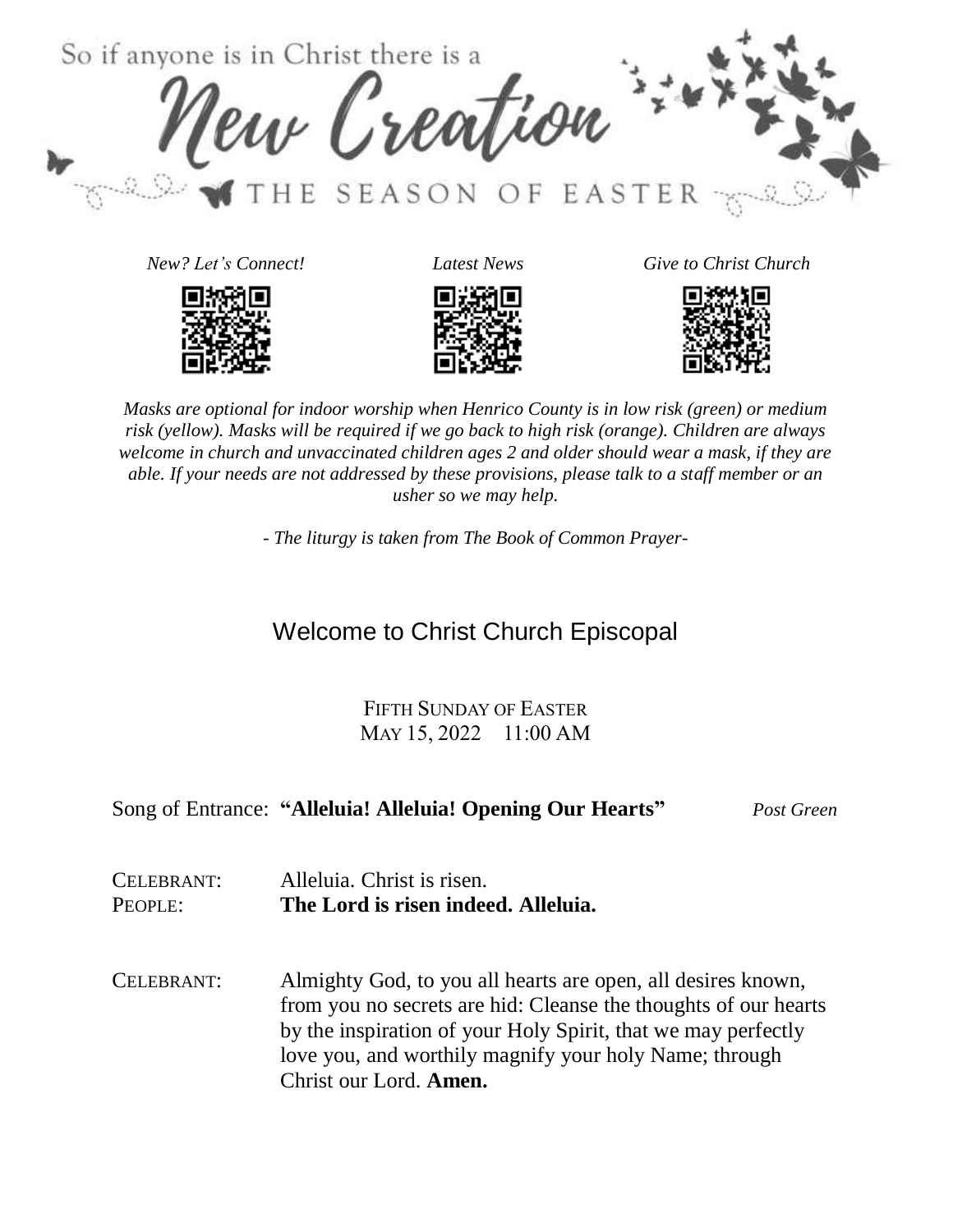#### CELEBRANT: Let us pray.

Almighty God, whom truly to know is everlasting life: Grant us so perfectly to know your Son Jesus Christ to be the way, the truth, and the life, that we may steadfastly follow his steps in the way that leads to eternal life; through Jesus Christ your Son our Lord, who lives and reigns with you, in the unity of the Holy Spirit, one God, for ever and ever. **Amen.**

# *THE FIRST READING – REVELATION 21:1-6*

I saw a new heaven and a new earth; for the first heaven and the first earth had passed away, and the sea was no more. And I saw the holy city, the new Jerusalem, coming down out of heaven from God, prepared as a bride adorned for her husband. And I heard a loud voice from the throne saying,

"See, the home of God is among mortals. He will dwell with them as their God; they will be his peoples, and God himself will be with them; he will wipe every tear from their eyes. Death will be no more; mourning and crying and pain will be no more, for the first things have passed away."

And the one who was seated on the throne said, "See, I am making all things new." Also he said, "Write this, for these words are trustworthy and true." Then he said to me, "It is done! I am the Alpha and the Omega, the beginning and the end. To the thirsty I will give water as a gift from the spring of the water of life."

| <b>READER:</b> | The Word of the Lord.    |
|----------------|--------------------------|
| PEOPLE:        | <b>Thanks be to God.</b> |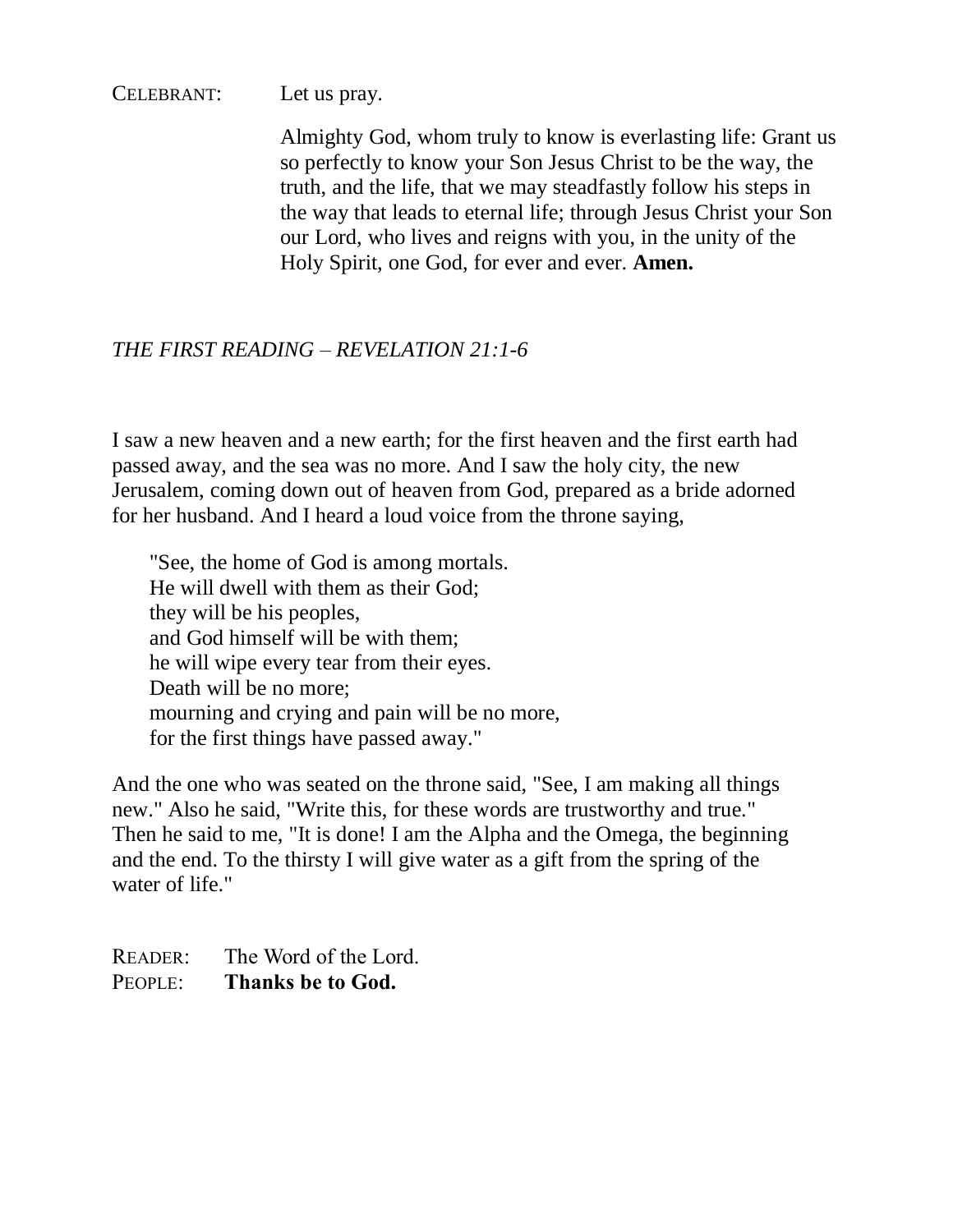*PSALM 148*

*Antiphon*

From "Praise Adonai" by Paul Baloche





- 1 Hallelujah! Praise the Lord from the heavens; \* praise him in the heights.
- 2 Praise him, all you angels of his; \* praise him, all his host.
- 3 Praise him, sun and moon; \* praise him, all you shining stars.
- 4 Praise him, heaven of heavens, \* and you waters above the heavens.
- 5 Let them praise the Name of the Lord; \* for he commanded, and they were created.
- 6 He made them stand fast for ever and ever; \* he gave them a law which shall not pass away.

#### *Antiphon*

- 7 Praise the Lord from the earth, \* you sea-monsters and all deeps;
- 8 Fire and hail, snow and fog, \* tempestuous wind, doing his will;
- 9 Mountains and all hills, \* fruit trees and all cedars;
- 10 Wild beasts and all cattle, \* creeping things and winged birds;
- 11 Kings of the earth and all peoples, \* princes and all rulers of the world;
- 12 Young men and maidens, \* old and young together.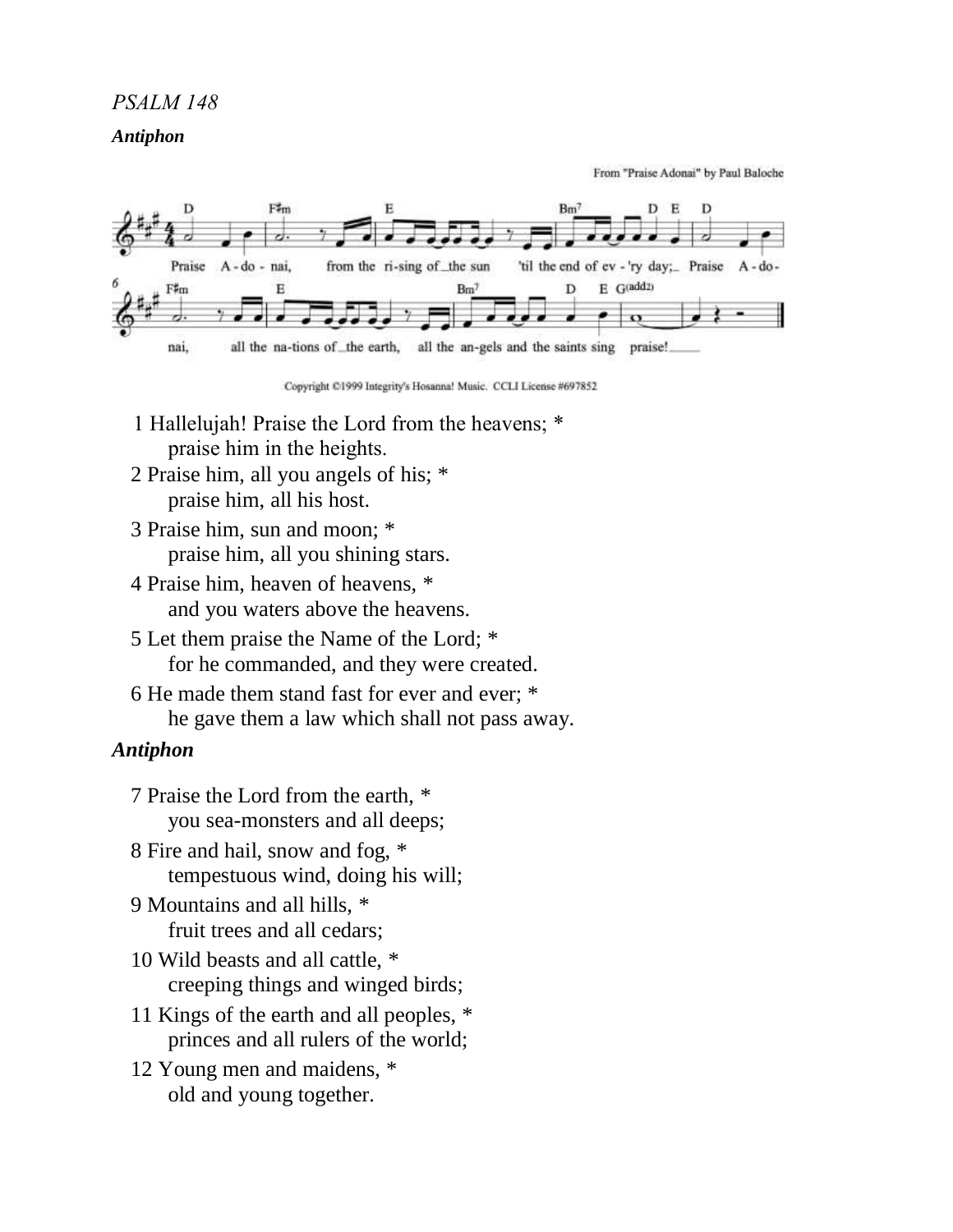13 Let them praise the Name of the Lord, \*

for his Name only is exalted, his splendor is over earth and heaven.

14 He has raised up strength for his people and praise for all his loyal servants, \*

the children of Israel, a people who are near him. Hallelujah!

#### *Antiphon*

### *THE GOSPEL – JOHN 13:31-35*

# CELEBRANT: The Holy Gospel of our Lord Jesus Christ according to John. PEOPLE: **Glory to you, Lord Christ.**

At the last supper, when Judas had gone out, Jesus said, "Now the Son of Man has been glorified, and God has been glorified in him. If God has been glorified in him, God will also glorify him in himself and will glorify him at once. Little children, I am with you only a little longer. You will look for me; and as I said to the Jews so now I say to you, 'Where I am going, you cannot come.' I give you a new commandment, that you love one another. Just as I have loved you, you also should love one another. By this everyone will know that you are my disciples, if you have love for one another."

| CELEBRANT: | The Gospel of the Lord.            |
|------------|------------------------------------|
| PEOPLE:    | <b>Praise to you, Lord Christ.</b> |

*THE MESSAGE* 

### *THE CREED*

We believe in one God, the Father, the Almighty, maker of heaven and earth, of all that is, seen and unseen.

We believe in one Lord, Jesus Christ, the only Son of God, eternally begotten of the Father, God from God, Light from Light, true God from true God, begotten, not made, of one Being with the Father. Through him all things were made. For us and for our salvation he came down from heaven: by the power of the Holy Spirit he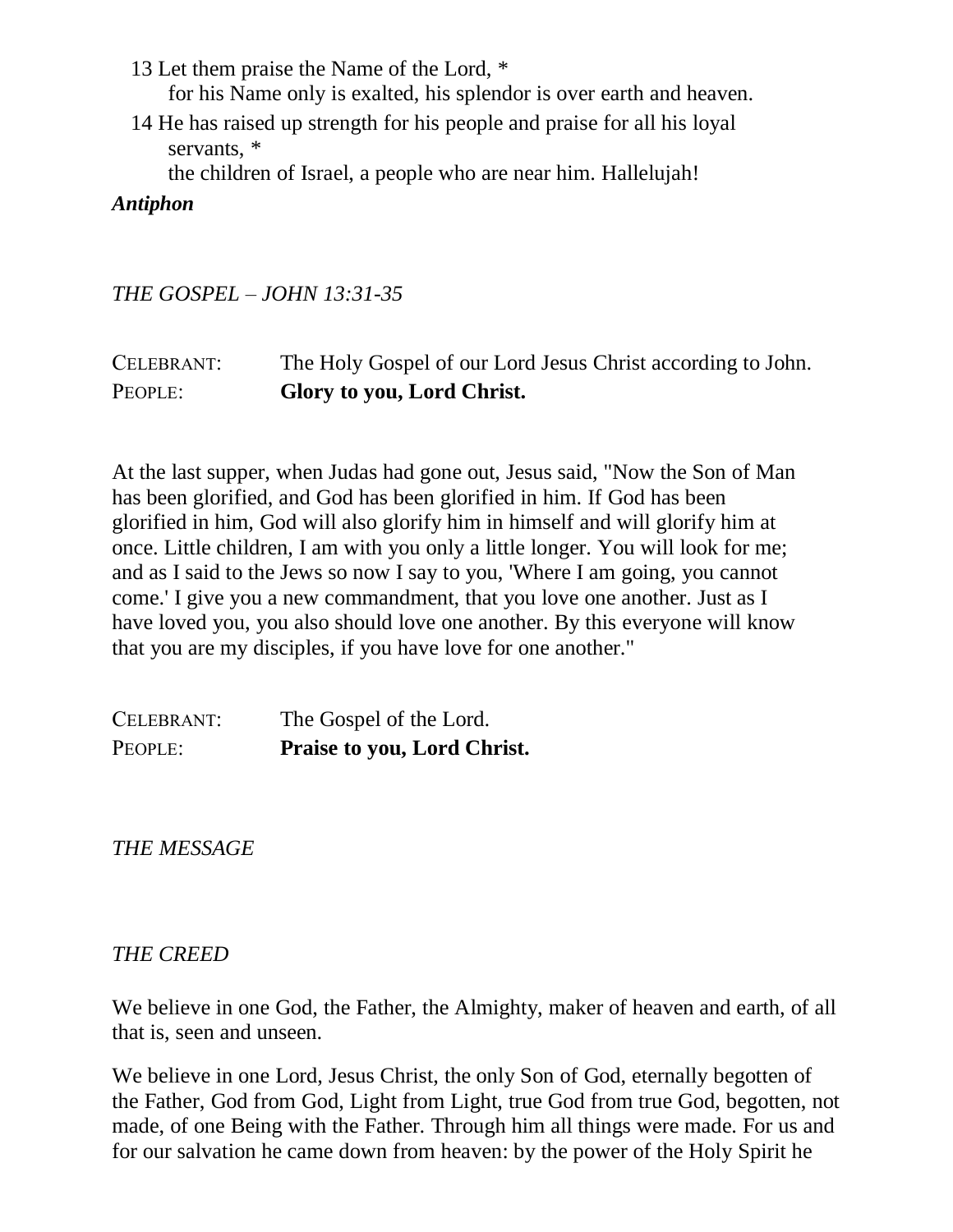became incarnate from the Virgin Mary, and was made man. For our sake he was crucified under Pontius Pilate; he suffered death and was buried. On the third day he rose again in accordance with the Scriptures; he ascended into heaven and is seated at the right hand of the Father. He will come again in glory to judge the living and the dead, and his kingdom will have no end.

We believe in the Holy Spirit, the Lord, the giver of life, who proceeds from the Father and the Son. With the Father and the Son he is worshiped and glorified. He has spoken through the Prophets. We believe in one holy catholic and apostolic Church. We acknowledge one baptism for the forgiveness of sins. We look for the resurrection of the dead, and the life of the world to come. Amen.

### *PRAYERS OF THE PEOPLE*

|                       | PRAYER LEADER: Lord, we gather today as your people. We pray for the peace of<br>the world, for the welfare of your Holy Church, and for the<br>unity of all peoples. Lord, in your mercy,                                                                                                                   |
|-----------------------|--------------------------------------------------------------------------------------------------------------------------------------------------------------------------------------------------------------------------------------------------------------------------------------------------------------|
| PEOPLE:               | Hear our prayer.                                                                                                                                                                                                                                                                                             |
|                       | PRAYER LEADER: God who made the world and everything in it, we pray for the<br>nations of the earth. Guide all those in positions of authority by<br>your wisdom, patience, and kindness. Lord, in your mercy,                                                                                               |
| PEOPLE:               | Hear our prayer.                                                                                                                                                                                                                                                                                             |
| <b>PRAYER LEADER:</b> | God who gave us birth, we pray for the welfare of the<br>earth. Give us reverence for your creation, that we may use its<br>resources rightly in the service of others and to your honor and<br>glory. Lord, in your mercy,                                                                                  |
| PEOPLE:               | Hear our prayer.                                                                                                                                                                                                                                                                                             |
| PRAYER LEADER:        | God who girds us in strength, we pray for the needs of our<br>community. We pray for the criminal justice system in<br>Metropolitan Richmond: for all chaplains, staff, and volunteers<br>who minister in jails and prisons, half-way houses, work-<br>release and after-care programs. Lord, in your mercy, |

| Hear our prayer. |
|------------------|
|                  |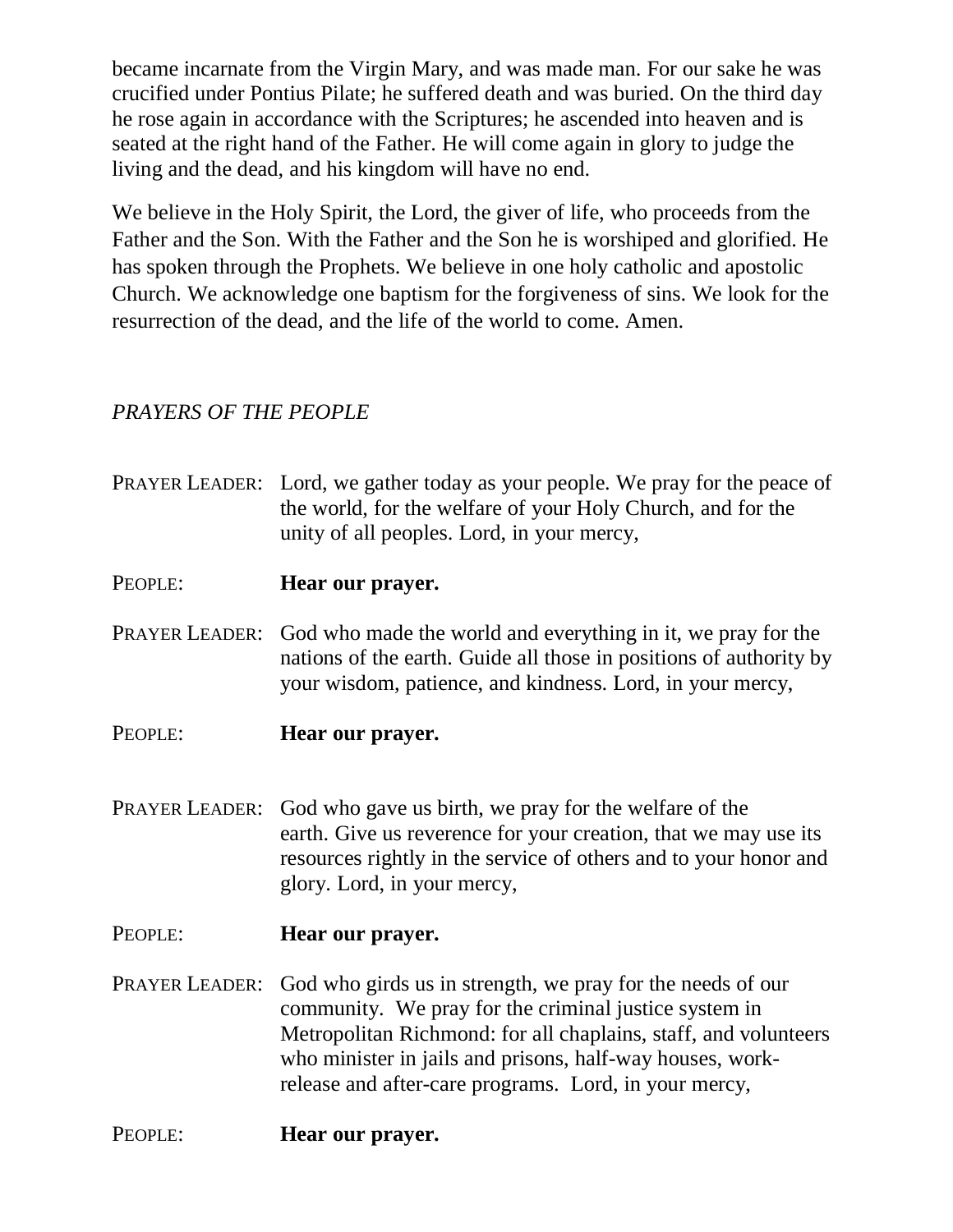PRAYER LEADER: God who works wonders, we pray for those in distress, sickness, or pain. We pray today especially for \_\_\_\_\_\_\_\_\_\_\_\_. [pause] Give them courage, comfort, and hope. Lord, in your mercy,

PEOPLE: **Hear our prayer.**

PRAYER LEADER: God who raises the dead, we pray for all who have died, especially for \_\_\_\_\_\_\_\_\_\_\_. [pause] May they have a place in your eternal kingdom. Lord, in your mercy,

PEOPLE: **Hear our prayer.**

PRAYER LEADER: We pray to you also for the forgiveness of our sins.

ALL: **Have mercy upon us, most merciful Father; in your compassion forgive us our sins, known and unknown, things done and left undone; and so uphold us by your Spirit that we may live and serve you in newness of life, to the honor and glory of your Name; through Jesus Christ our Lord. Amen.**

CELEBRANT: Almighty God have mercy on you, forgive you all your sins through the grace of Jesus Christ, strengthen you in all goodness, and by the power of the Holy Spirit keep you in eternal life. **Amen.**

*THE PEACE*

CELEBRANT: The Peace of the Lord be always with you. PEOPLE: **And also with you.**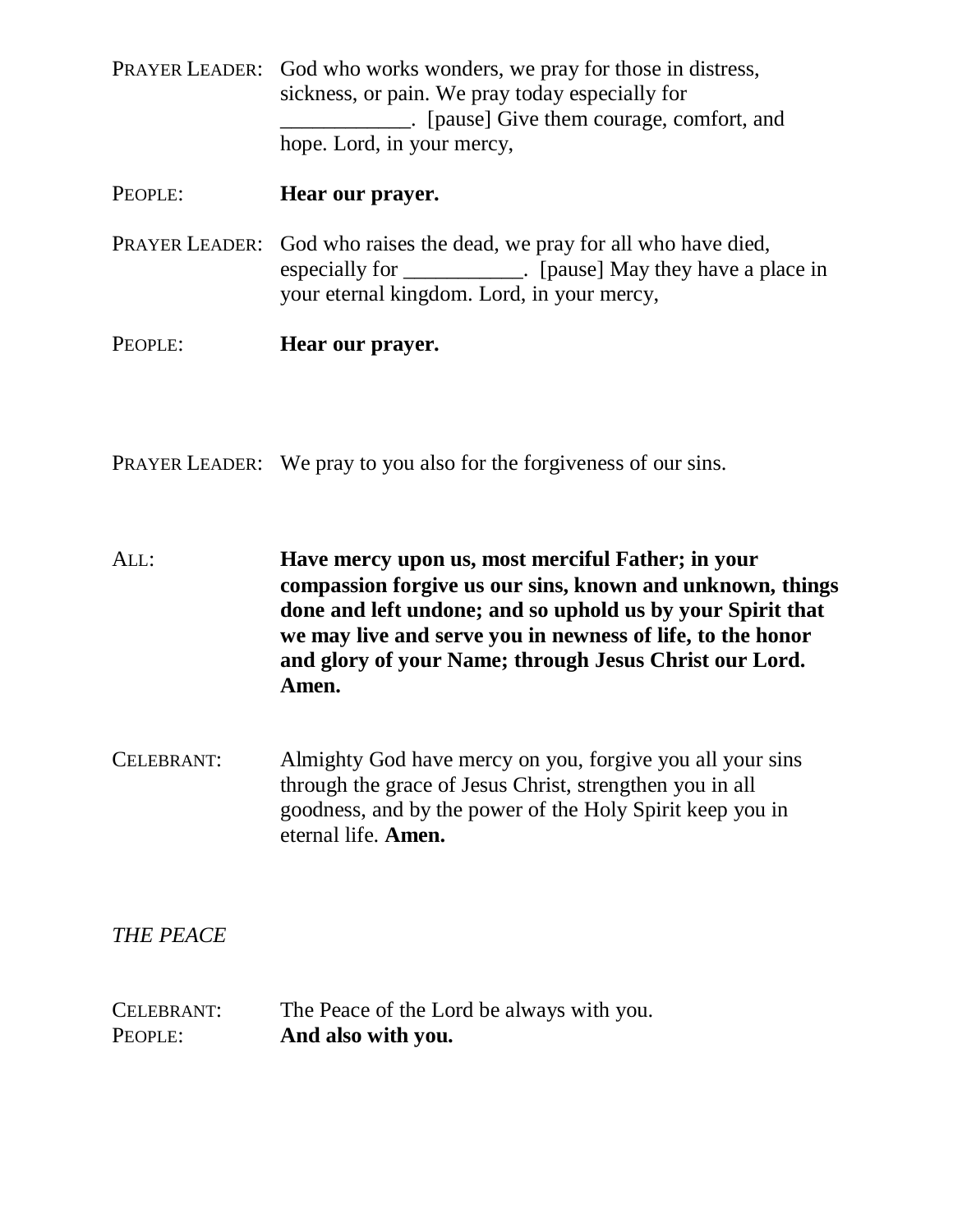#### *INVITATION TO PRESENT YOUR OFFERINGS*

| Offertory Anthem: "Song of Isaiah" | <b>Nix</b> |
|------------------------------------|------------|
| Song of Offering: "Give Thanks"    | Smith      |
|                                    |            |

#### *THE HOLY COMMUNION*

| CELEBRANT: | The Lord be with you. |
|------------|-----------------------|
| PEOPLE:    | And also with you.    |

CELEBRANT: Lift up your hearts. PEOPLE: **We lift them to the Lord.**

CELEBRANT: Let us give thanks to the Lord our God. PEOPLE: **It is right to give him thanks and praise.**

CELEBRANT: It is right, and a good and joyful thing, always and everywhere to give thanks to you, Father Almighty, Creator of heaven and earth, but chiefly are we bound to praise you for the glorious resurrection of your Son Jesus Christ our Lord; for he is the true Paschal Lamb, who was sacrificed for us, and has taken away the sin of the world. By his death he has destroyed death, and by his rising to life again he has won for us everlasting life. Therefore we praise you, joining our voices with Angels and Archangels and with all the company of heaven, who for ever sing this hymn to proclaim the glory of your Name: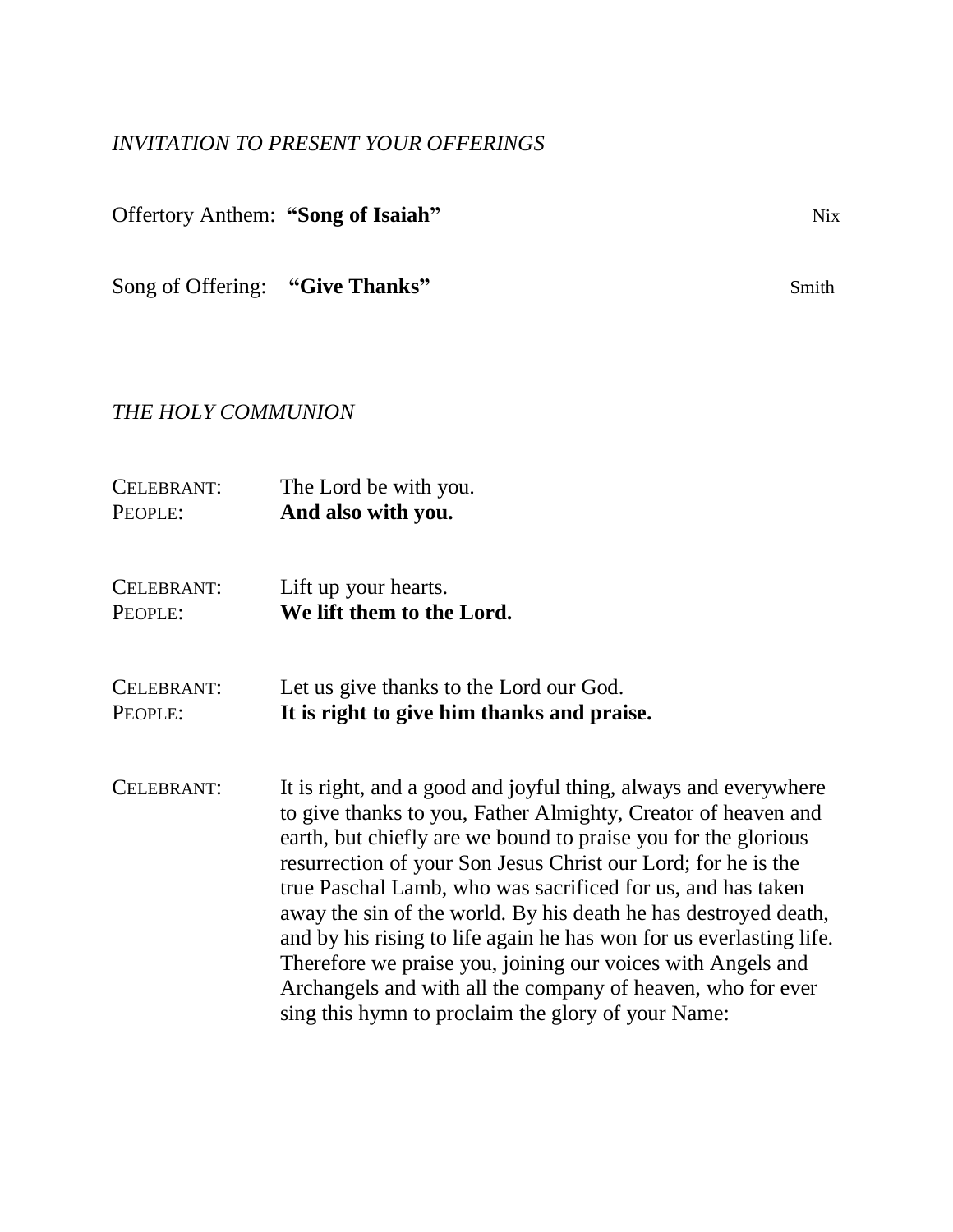

Copyright C 2020, Keith Tan

CELEBRANT: Holy and gracious Father: In your infinite love you made us for yourself; and when we had fallen into sin and become subject to evil and death, you, in your mercy, sent Jesus Christ, your only and eternal Son, to share our human nature, to live and die as one of us, to reconcile us to you, the God and Father of all.

> He stretched out his arms upon the cross, and offered himself, in obedience to your will, a perfect sacrifice for the whole world.

On the night he was handed over to suffering and death, our Lord Jesus Christ took bread; and when he had given thanks to you, he broke it, and gave it to his disciples, and said, "Take, eat: This is my Body, which is given for you. Do this for the remembrance of me."

After supper he took the cup of wine; and when he had given thanks, he gave it to them, and said, "Drink this, all of you: This is my Blood of the new Covenant, which is shed for you and for many for the forgiveness of sins. Whenever you drink it, do this for the remembrance of me."

Therefore we proclaim the mystery of faith: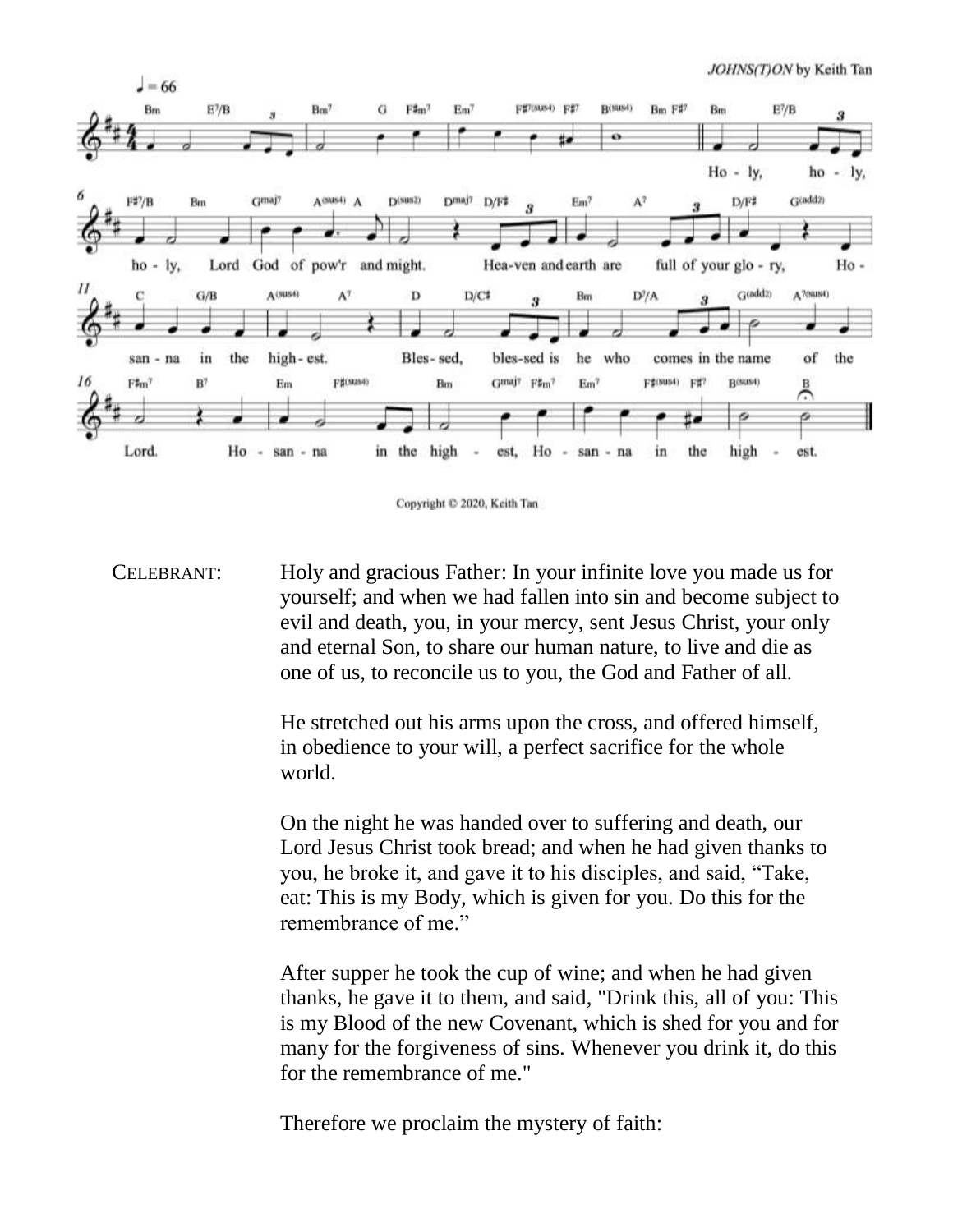| PEOPLE: | Christ has died.        |
|---------|-------------------------|
|         | Christ is risen.        |
|         | Christ will come again. |

CELEBRANT: We celebrate the memorial of our redemption, O Father, in this sacrifice of praise and thanksgiving. Recalling his death, resurrection, and ascension, we offer you these gifts.

> Sanctify them by your Holy Spirit to be for your people the Body and Blood of your Son, the holy food and drink of new and unending life in him. Sanctify us also that we may faithfully receive this holy Sacrament, and serve you in unity, constancy, and peace; and at the last day bring us with all your saints into the joy of your eternal kingdom.

> All this we ask through your Son Jesus Christ. By him, and with him, and in him, in the unity of the Holy Spirit all honor and glory is yours, Almighty Father, now and for ever. **Amen.**

> > Keith Tan

CELEBRANT: And now, as our Savior Christ has taught us, we are bold to  $sing. \ldots$ 



1979 Book of Common Prayer (Contemporary version)

Copyright @ 2019, Keith Tan.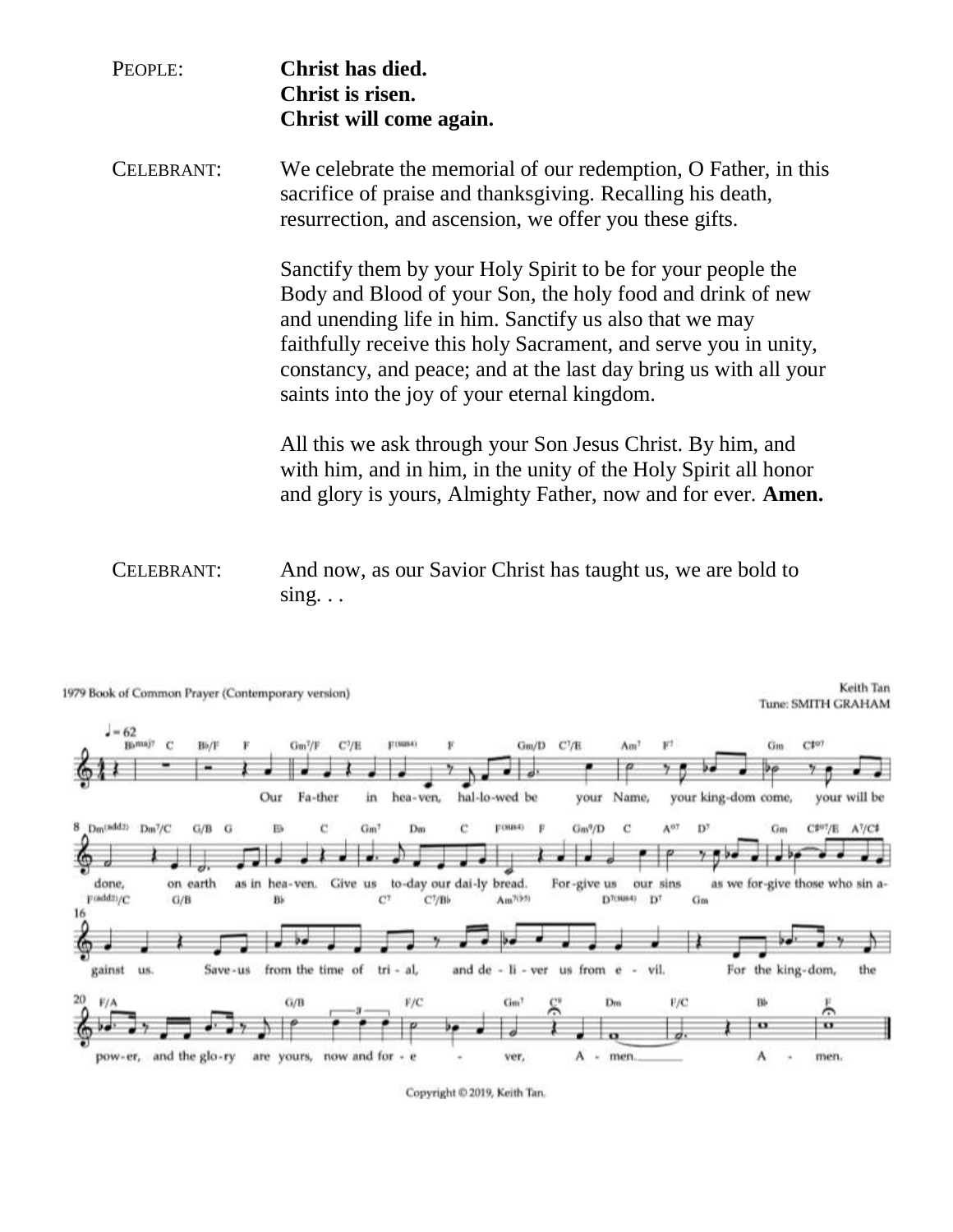| CELEBRANT:<br>PEOPLE: | Alleluia. Christ our Passover is sacrificed for us.<br>Therefore let us keep the feast. Alleluia.                                                                                                                                                                                                                                                                                         |                   |
|-----------------------|-------------------------------------------------------------------------------------------------------------------------------------------------------------------------------------------------------------------------------------------------------------------------------------------------------------------------------------------------------------------------------------------|-------------------|
| CELEBRANT:            | The gifts of God for the people of God. Take them in<br>remembrance that Christ died for you, and feed on him in your<br>hearts, by faith, with thanksgiving.                                                                                                                                                                                                                             |                   |
| Songs of the Table:   | "A New Commandment"                                                                                                                                                                                                                                                                                                                                                                       | Mayhew            |
|                       | "I Am The Bread of Life"                                                                                                                                                                                                                                                                                                                                                                  | Toolan/Pulkingham |
| CELEBRANT:            | Let us pray.                                                                                                                                                                                                                                                                                                                                                                              |                   |
| ALL:                  | Eternal God, heavenly Father, you have graciously accepted<br>us as living members of your Son our Savior Jesus Christ,<br>and you have fed us with spiritual food in the Sacrament of<br>his Body and Blood. Send us now into the world in peace,<br>and grant us strength and courage to love and serve you<br>with gladness and singleness of heart; through Christ our<br>Lord. Amen. |                   |
| <b>THE BLESSING</b>   |                                                                                                                                                                                                                                                                                                                                                                                           |                   |
| Song of Dismissal:    | "There is a Higher Throne"                                                                                                                                                                                                                                                                                                                                                                | Getty/Lennox      |
| <b>THE DISMISSAL</b>  |                                                                                                                                                                                                                                                                                                                                                                                           |                   |
| CELEBRANT:<br>PEOPLE: | Let us go forth in the name of Christ. Alleluia, alleluia.<br>Thanks be to God. Alleluia, alleluia.                                                                                                                                                                                                                                                                                       |                   |

*Today we welcome Rev. Darren Steadman as our celebrant. He is a former Assistant Priest at Christ Church and the current lower school chaplain at St. Christopher's School.*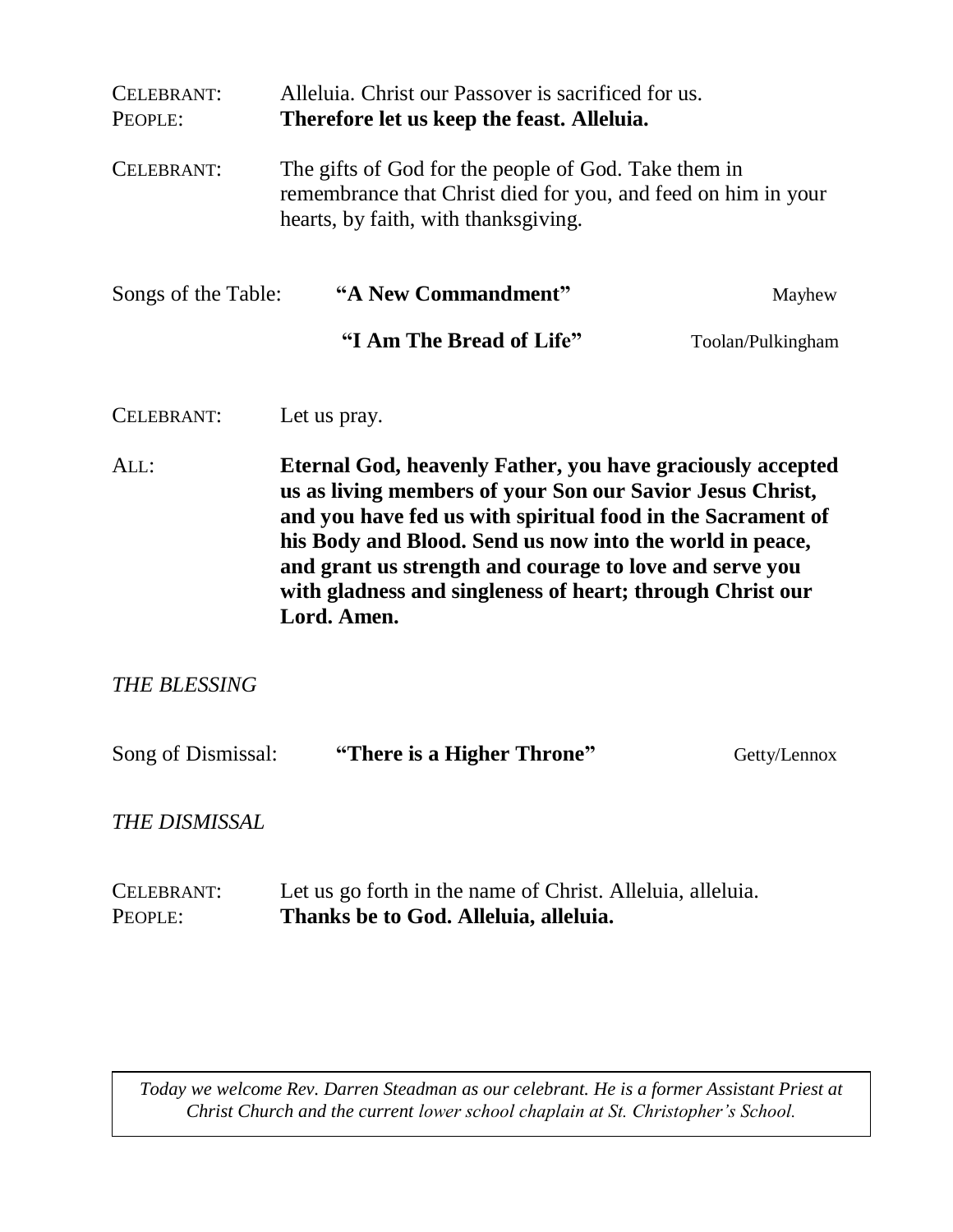Mar Creation

### **Your financial support is changing lives!**

If you've offered financial support to Christ Church this year, we thank you. Funding the mission of the church is as important as ever. Lives are being changed through our mutual ministries and we couldn't do it without your support.

If you haven't made a financial contribution to Christ Church in a while or ever before, we invite to support our dear church with your gifts. Every dollar does good, here and around the world.

| Ways to Give | Place a gift in the basket.    |
|--------------|--------------------------------|
|              | Give online at coerva.org/give |
|              | Text CCE to 73256              |

### **Next Sunday: Special Guest from our ministry partner, "Light from Light"**

Christ Church has had a special ministry partnership with Haiti for over a decade. Called to serve our neighbors in one of the poorest countries in the Western hemisphere, we are blessed to partner with Light from Light, an organization that is enacting real change in people lives.

On Sunday, May 22, Elaine Wright will be present to share an update, speak to the life-saving work being done, and answer any questions you may have. Join us!

### **Guest Preacher and Celebrant Schedule**

The Vestry continues to work with the Diocese of Virginia to call an Interim Rector to serve our parish until we call our next Rector. **Please continue to pray for this process!** In the meantime, we will enjoy the gifts offered by several local priests:

| May 22 | Rev. Bob Friend   |
|--------|-------------------|
| May 29 | Rev. Bob Hamilton |